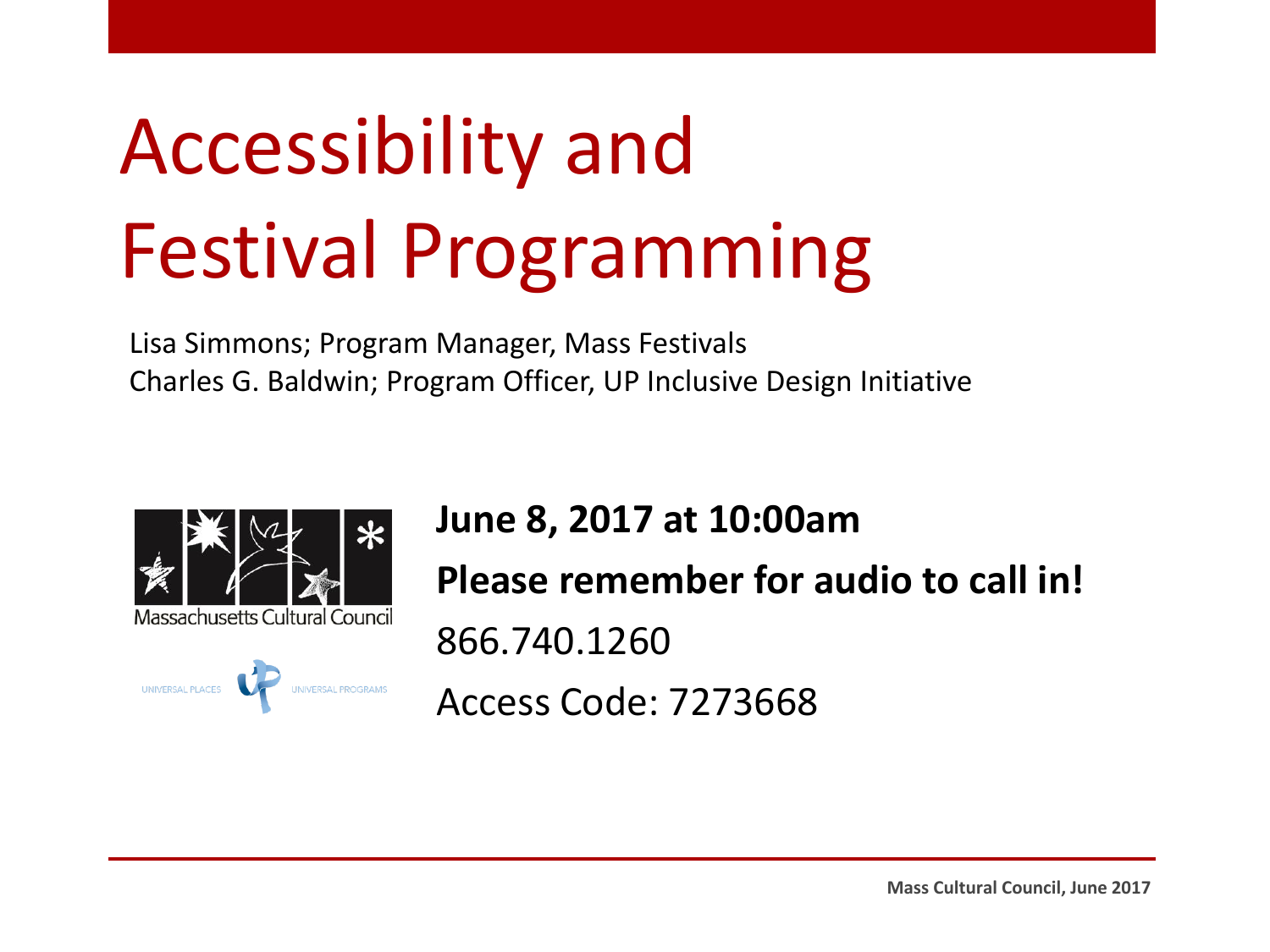### Mission



- The Massachusetts Cultural Council promotes excellence, access, education, and diversity in the arts, humanities, and sciences to improve the quality of life for Massachusetts residents and contribute to the vitality of our communities.
- The UP Inclusive Design Initiative stewards cultural change and promotes equity through inclusive policy development and community engagement under the practices of Universal Design.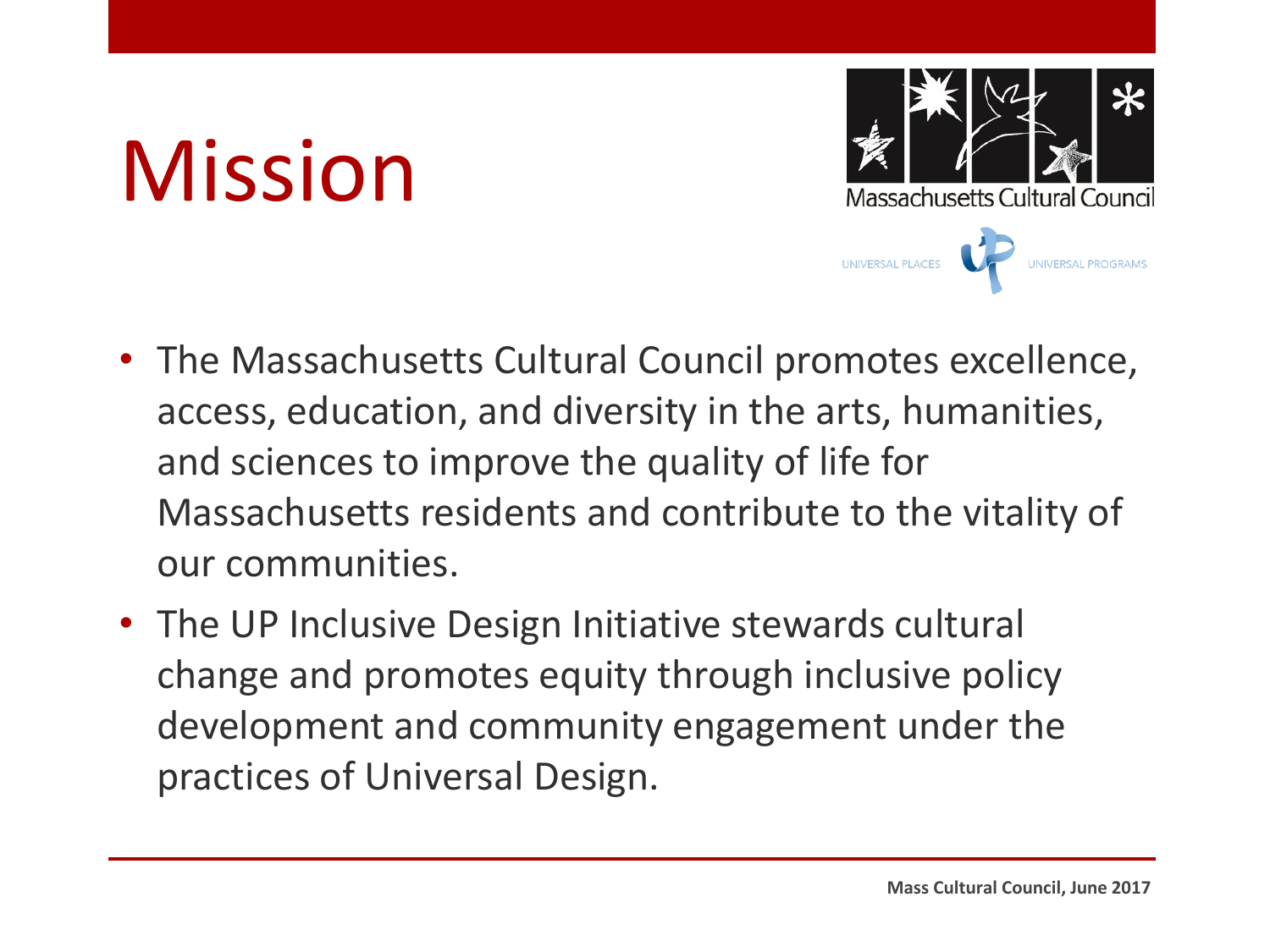- The ADA addresses civil rights, but compliance often becomes an architectural issue. The principles of Universal Design address physical, social, digital, attitudinal, communication, and information environments to intentionally anticipate human variety.
- From toddler to elder, ability is on a spectrum. In recognizing these human variables as regular, **it is not the person who is disabled, but rather the environment that is disabling.**



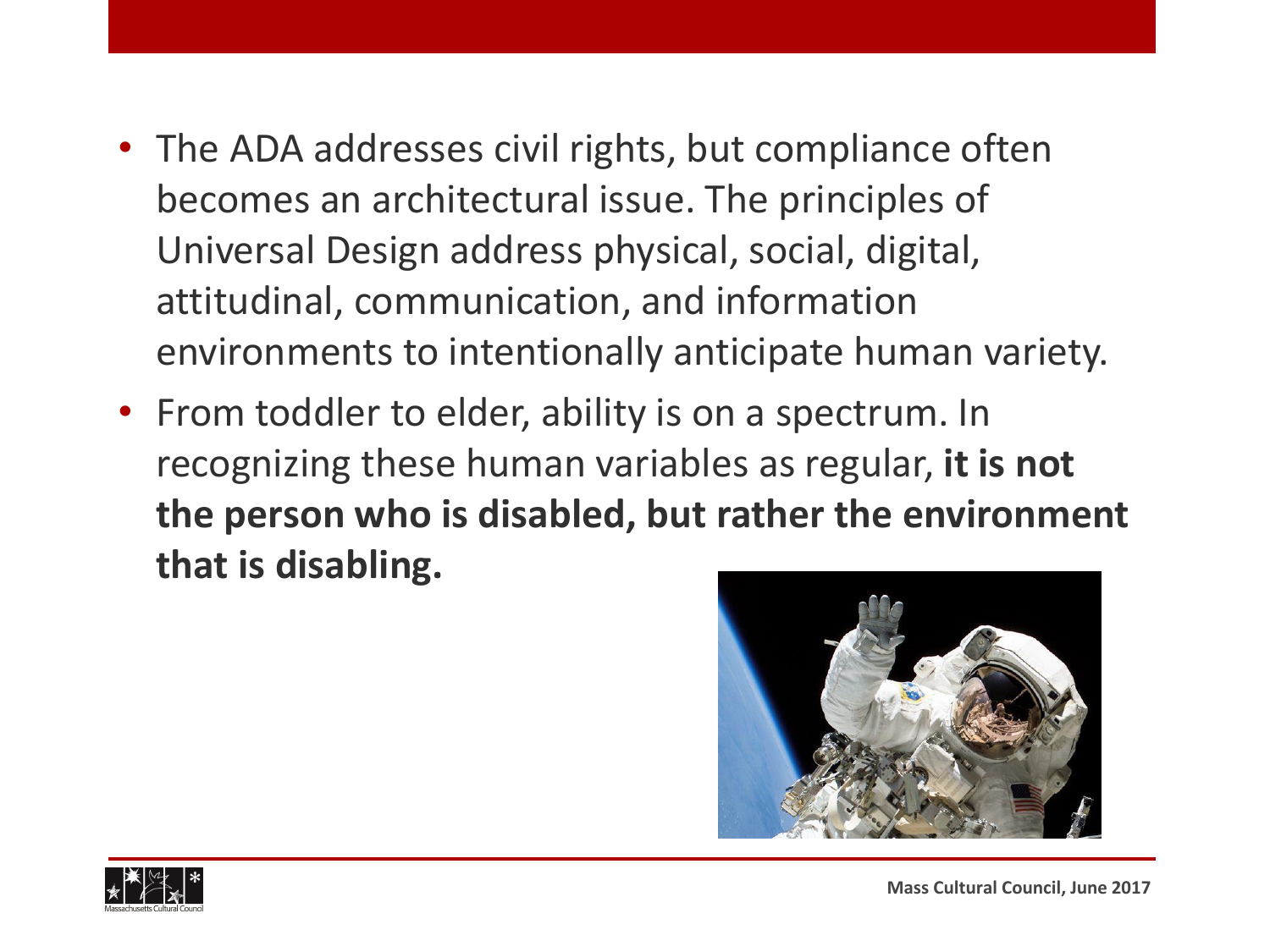#### Americans with Disabilities Act

Prohibits discrimination based on disability

- Disability: physical or mental impairment that substantially limits a major life activity
- Re: full and equal enjoyment of the goods, services, facilities, or accommodations of any place of public accommodation.

Legal responsibilities

- Ensure Effective Communication
- Create Program Access

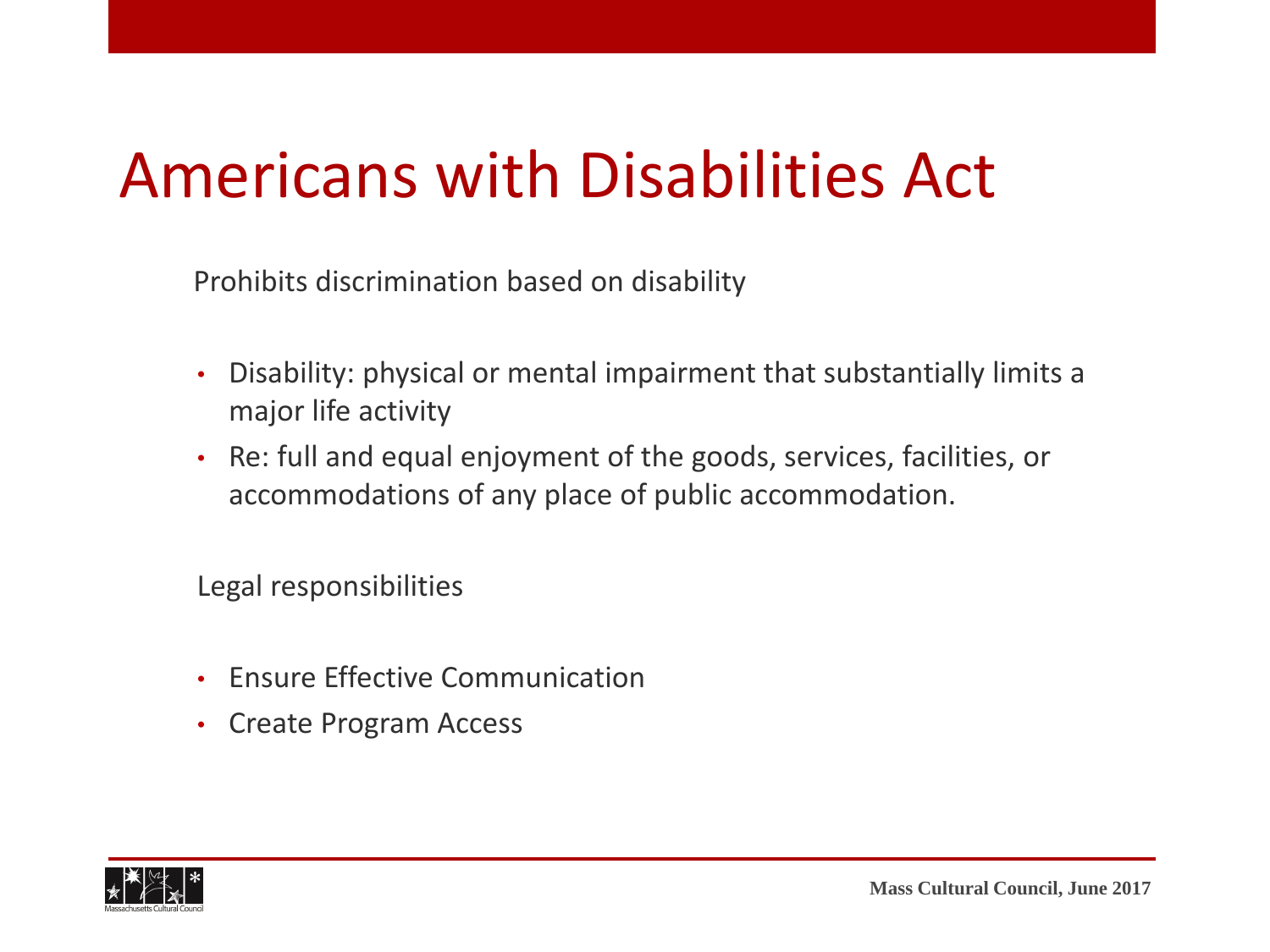## Why make your festival accessible?

- To be meaningful and intentionally civic is to be distinctly democratic and connecting to all people.
- Broadens granting opportunities.
- Because you want everyone to be able to participate.
- Risk management; and it's the law.

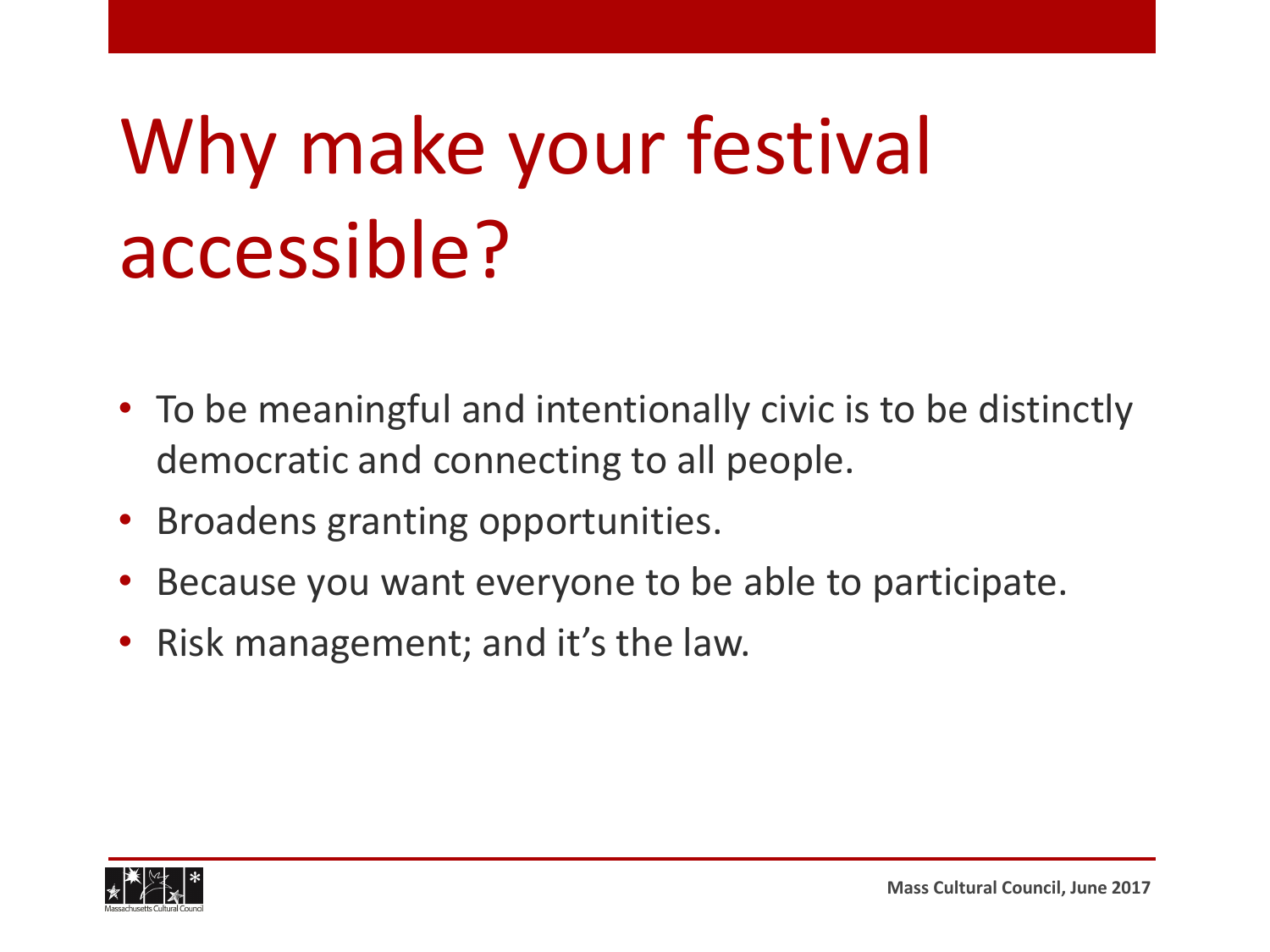### Getting Started: Planning and Budgeting

- ADA Regulations and Priorities
- Coordination of staff & volunteers
- Programming; Who Takes Stage?
- Marketing & Website Information
- Site and Venue
- Responding to requests
- Risk Management: medical considerations

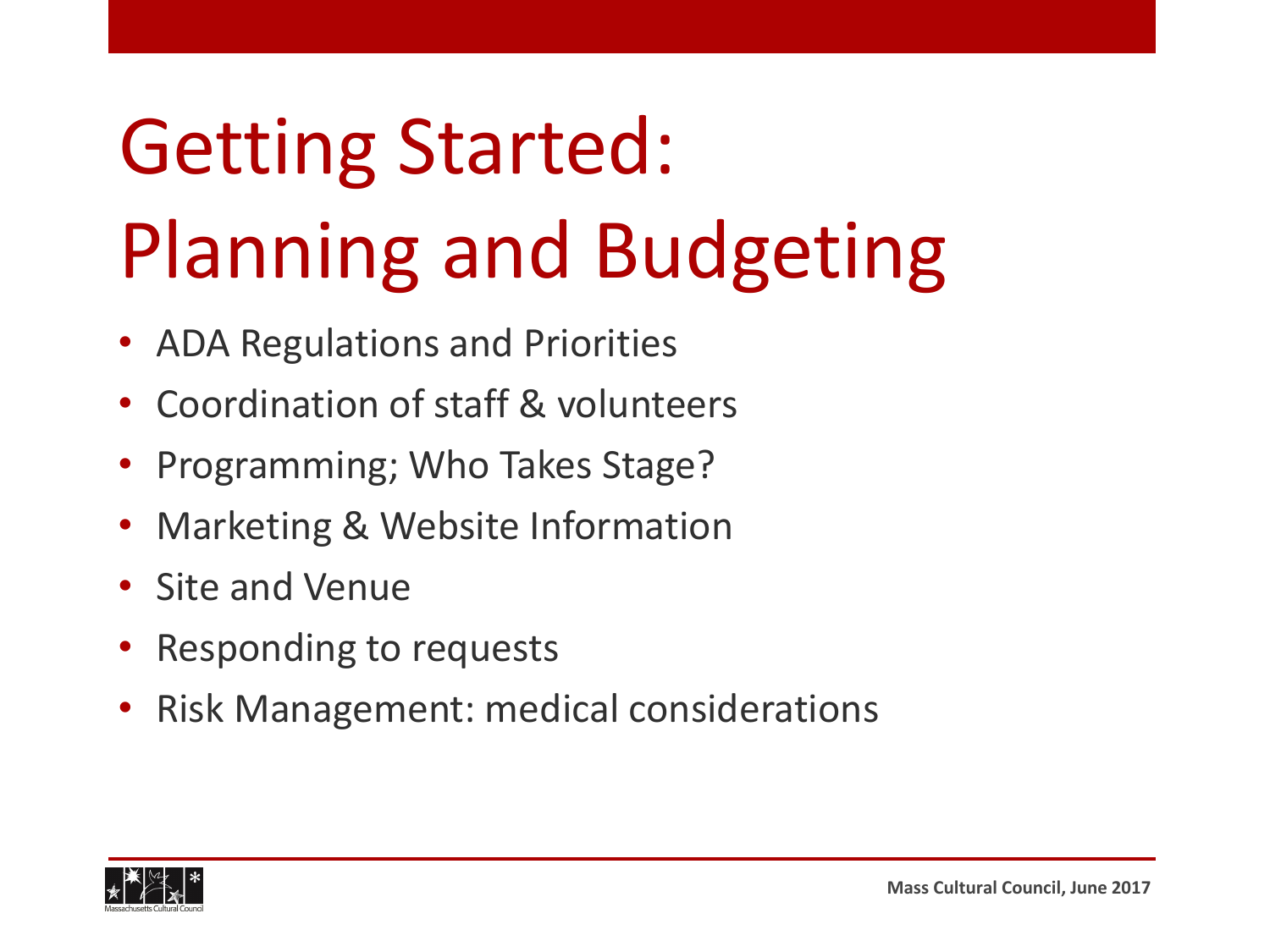#### ADA Regulations and Priorities

- Integrated Settings
- Effective Communication
- Reasonable Accommodations
- Policies: Personal Care Attendant, Service Animals, Mobility Devices, Sound Amplification, Reserved Seating, HP Parking
- Undue Burden

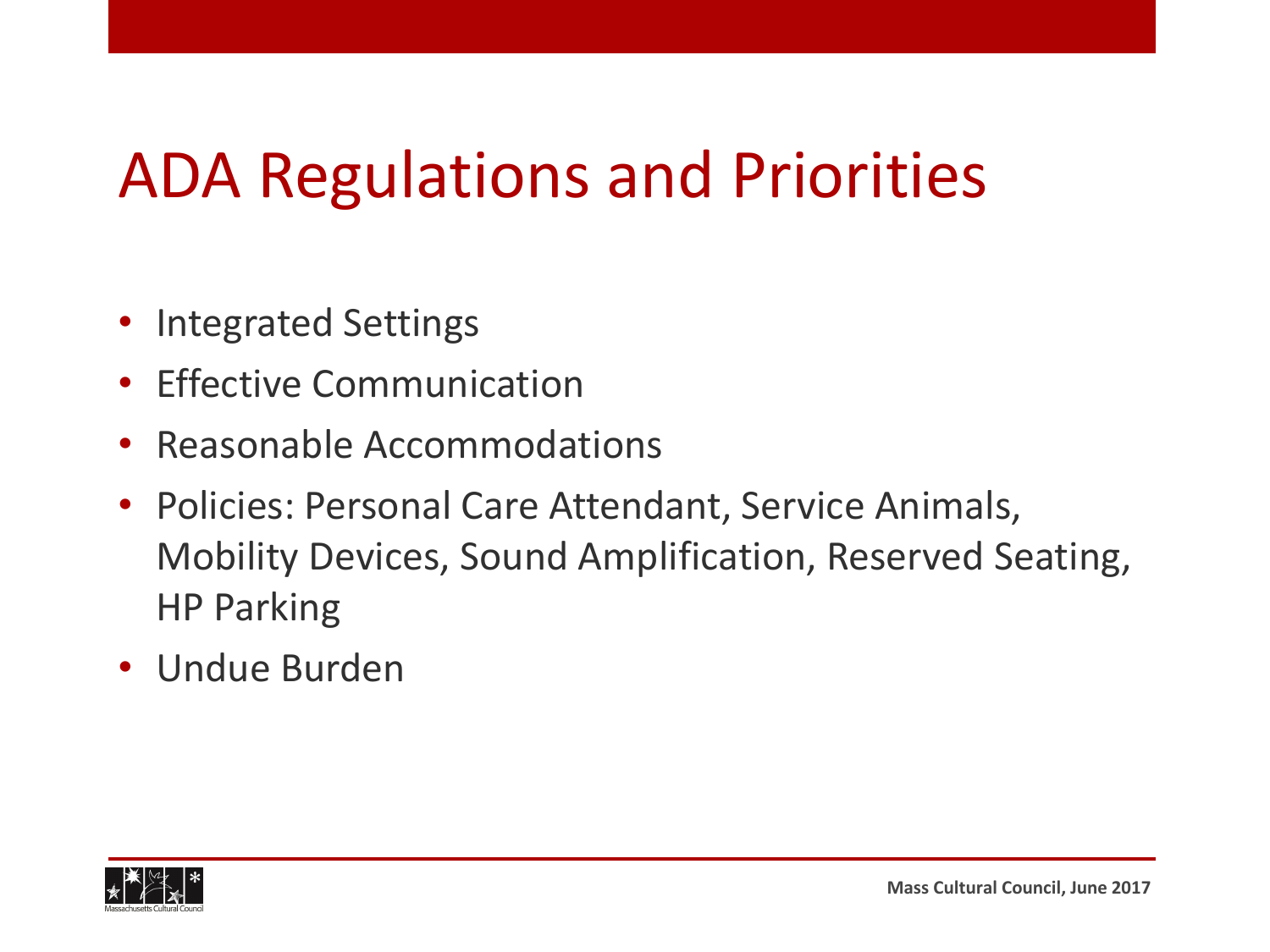#### Coordination of Staff & Volunteers

- Top to bottom buy-in
- Recruit from potential populations
- Clear roles and responsibilities w/everybody on the same page
- Awareness and language
- FAQ's
- Easily identifiable
- Information sharing on site/day of
- Designate an Access Coordinator

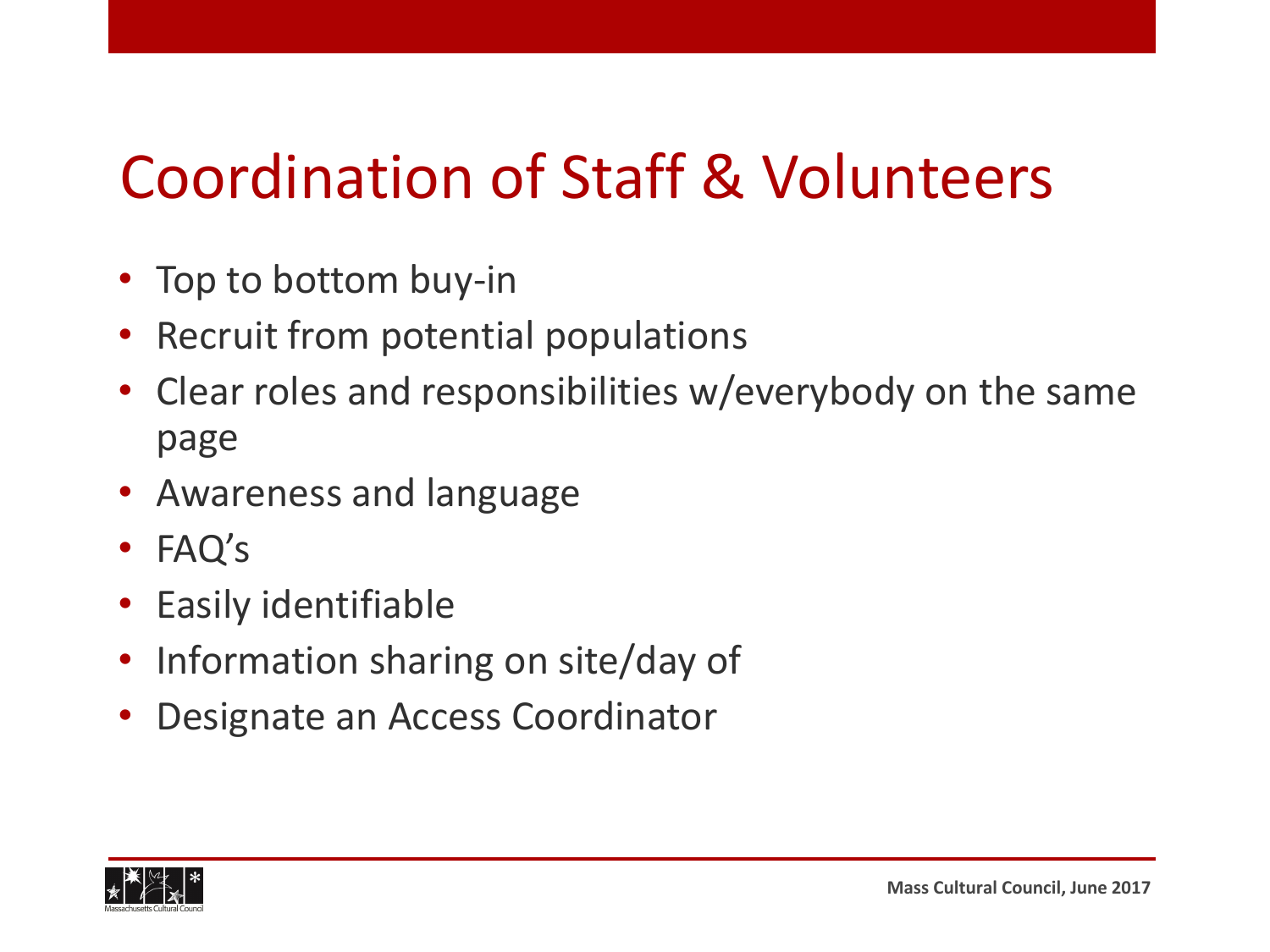#### Programming; Who Takes Stage?

- Diversification of Programming
	- Artists, performers, and special events reflect commitment
- Understanding the barriers to participation:
	- Time & Transport
	- Communication strategies: profiles, blogs, videos, PR

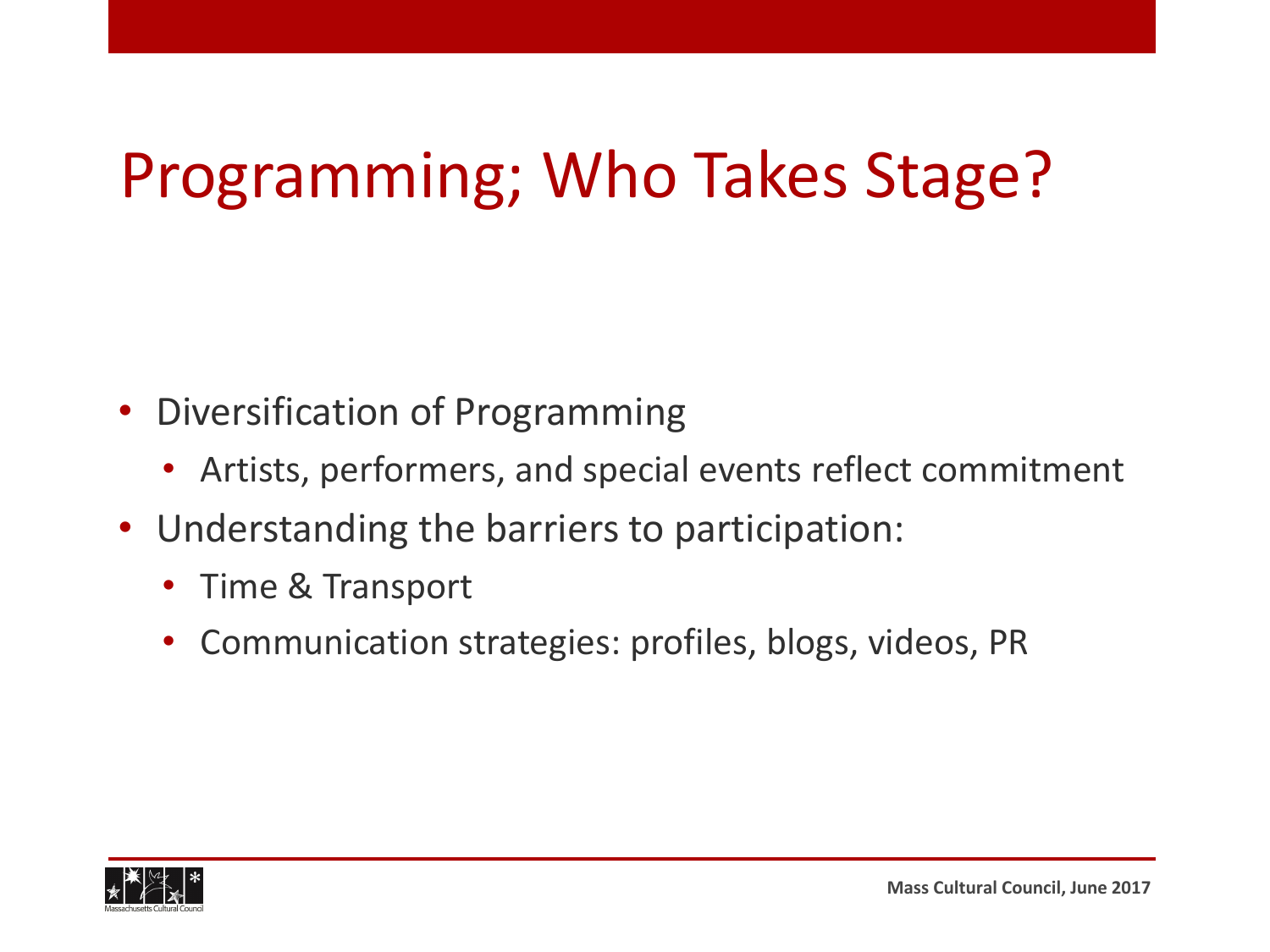#### Marketing and Website Information

- Visitor info: highlight what you have and what you can do
- Develop strategic partnerships for ambassadors, user/expert reviews, and audience development
- Global PR: include access information
- Target PR: multi-sensory specifics, descriptive language, and multiple format consistency
- Know before you go info: directions to and on-site, maps and wayfinding, special effects and quiet zones,
- Include images w/alt-text, videos w/captions, logos
- Contacts

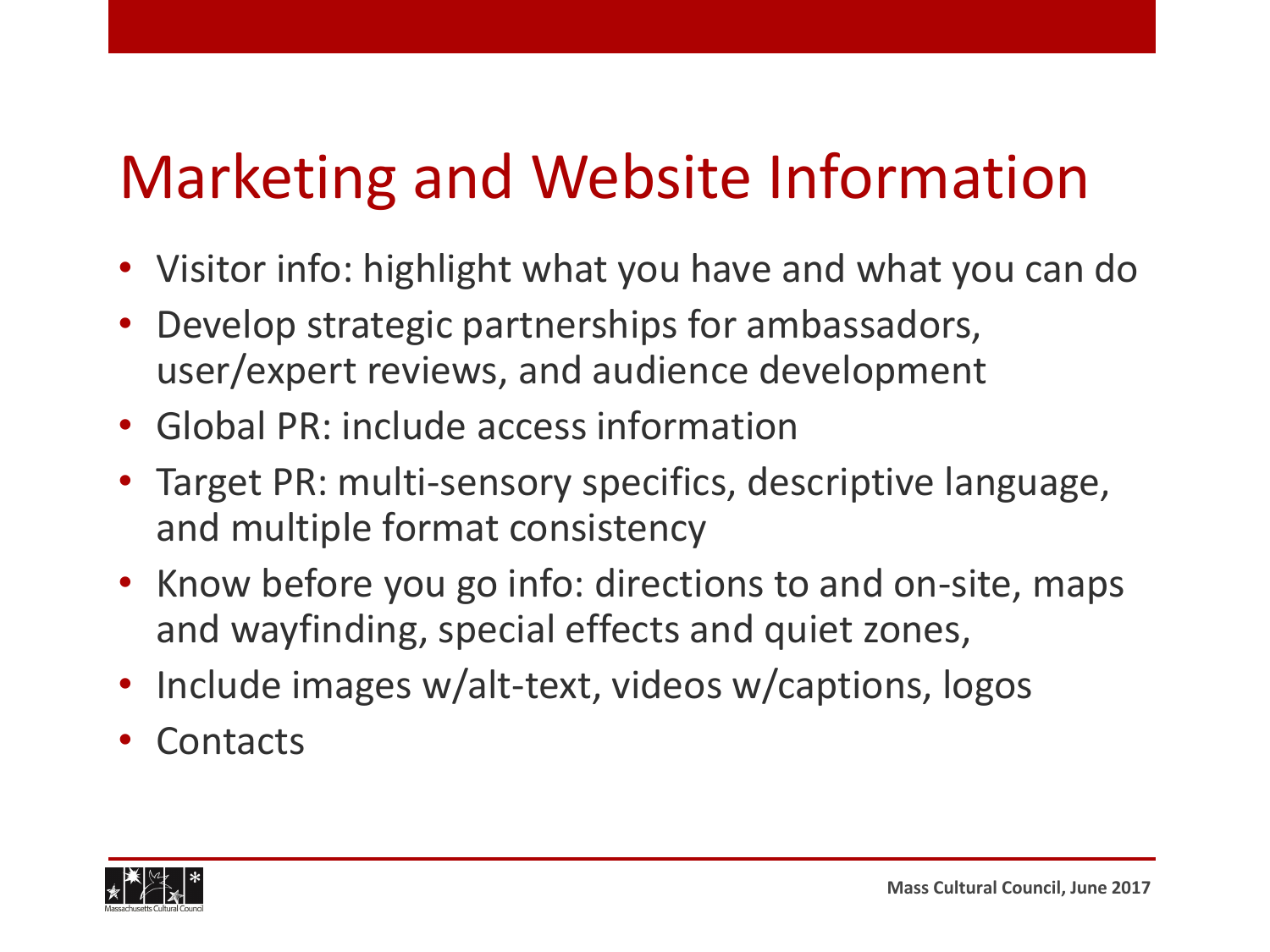#### Site and Venue

- Site Awareness: Landscape. Shade. Water. Surfaces. Slope. Terrain.
- Routes: to and from and onsite
- Stage, backstage, quiet zones
- Restrooms, info centers, viewing platforms, ramps
- Parking, drop-off
- Transportation, distances

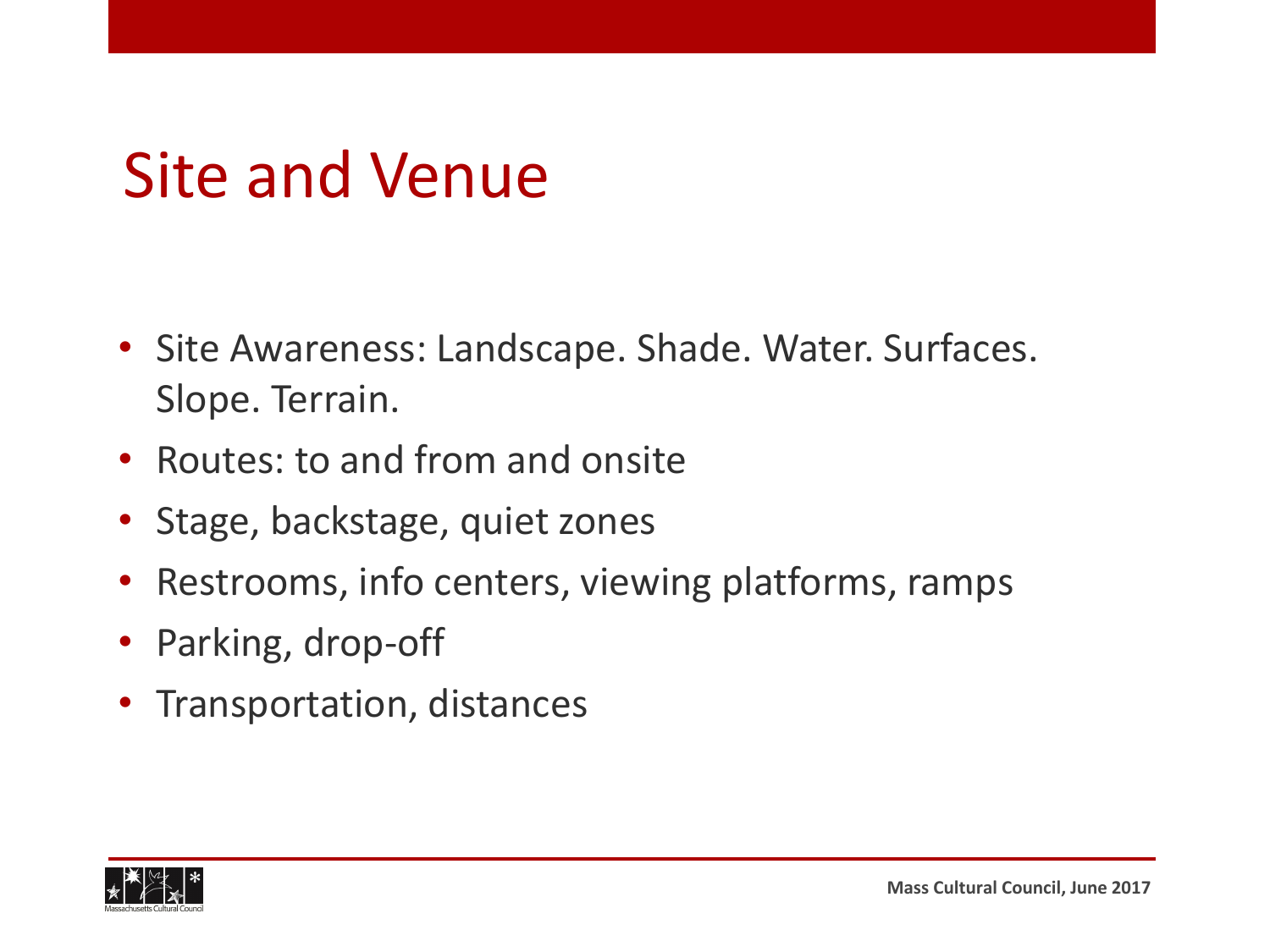#### Responding to requests

- Ease of use, finding who to contact
- Clarity of information, services offered
- Enhancements and deadlines
- Messaging platforms

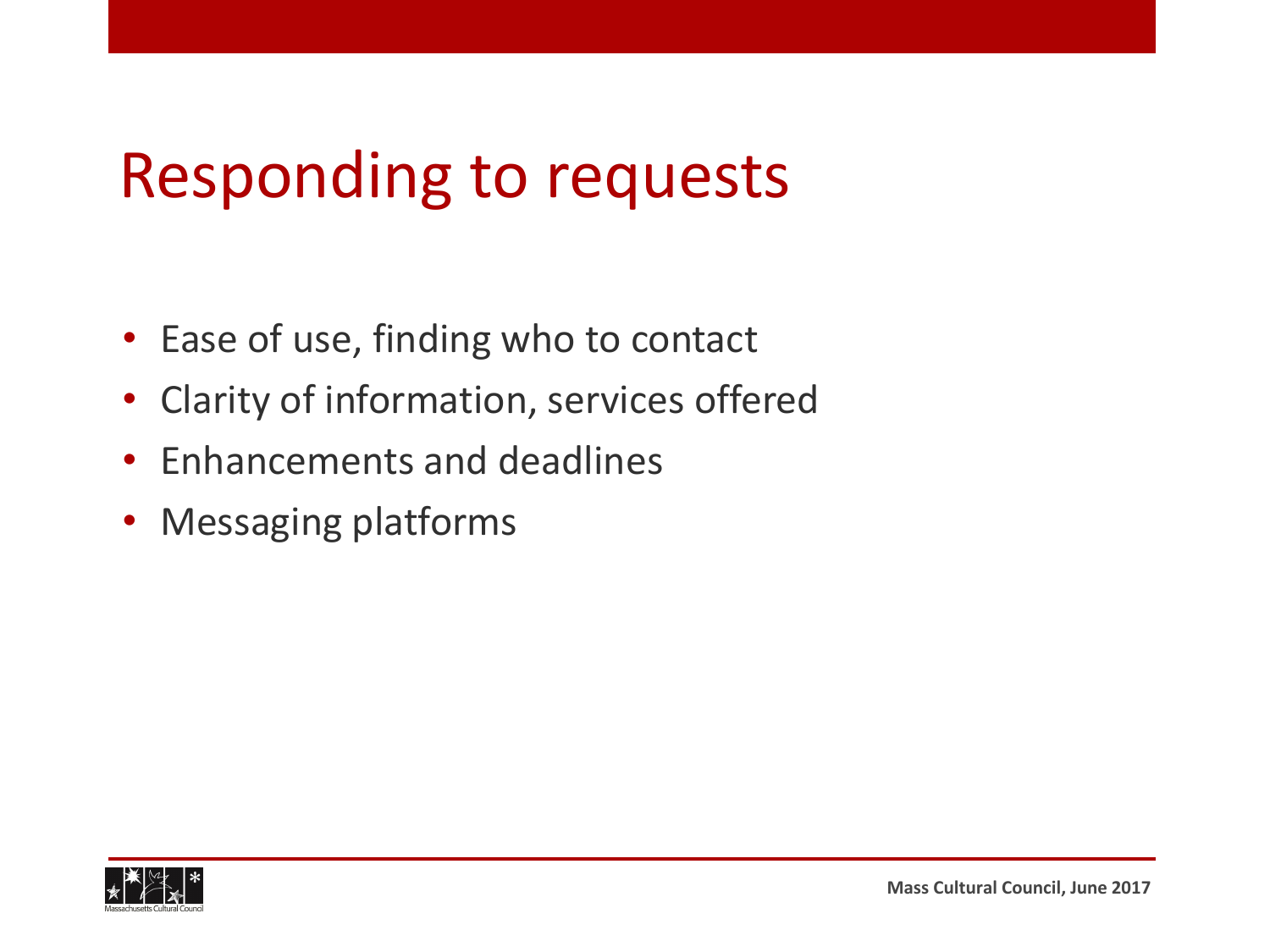#### Risk Management: medical considerations

- First Aid/EMT services
- Power to charge devices
- Policies for food/beverage/medications/syringes
- Refrigeration for medication/ice
- Waste disposal; medical, service animal, sharps
- Oxygen tanks
- Staff training
- Alerts: multiple formats

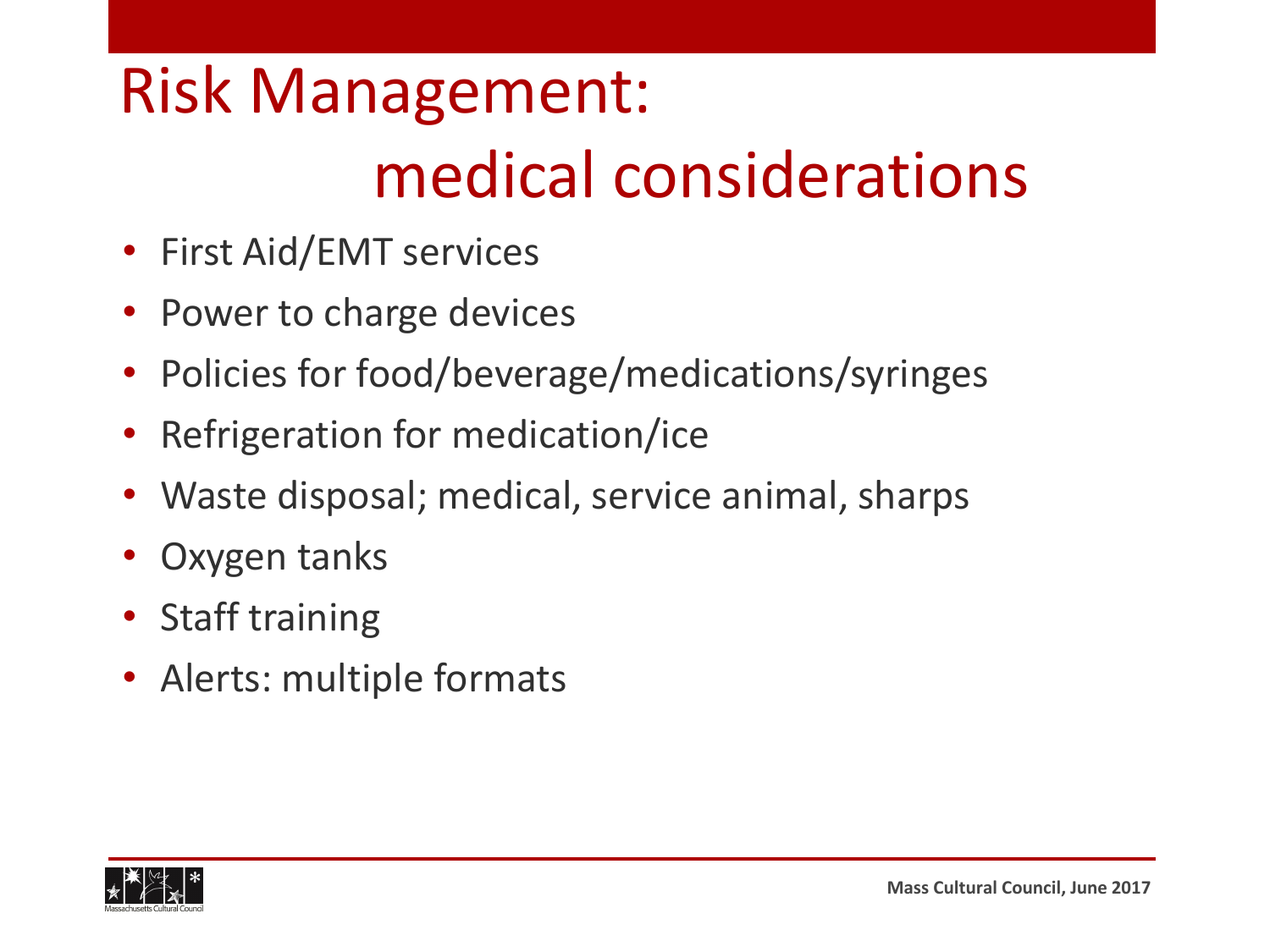## Accessibilty

- Information & Services
	- Vision
		- Staff training
		- Audio-description
		- Tactile environments
		- Large formats and Braille
		- Enhanced night lighting
	- Mobility: wheelchairs, scooters, bicycles, segways
		- Entrances and training for entrance workers
		- Routes: ramps, distances, and terrain
		- Signage: facilities, services, security, seating, & programs
		- Concessions and vendors

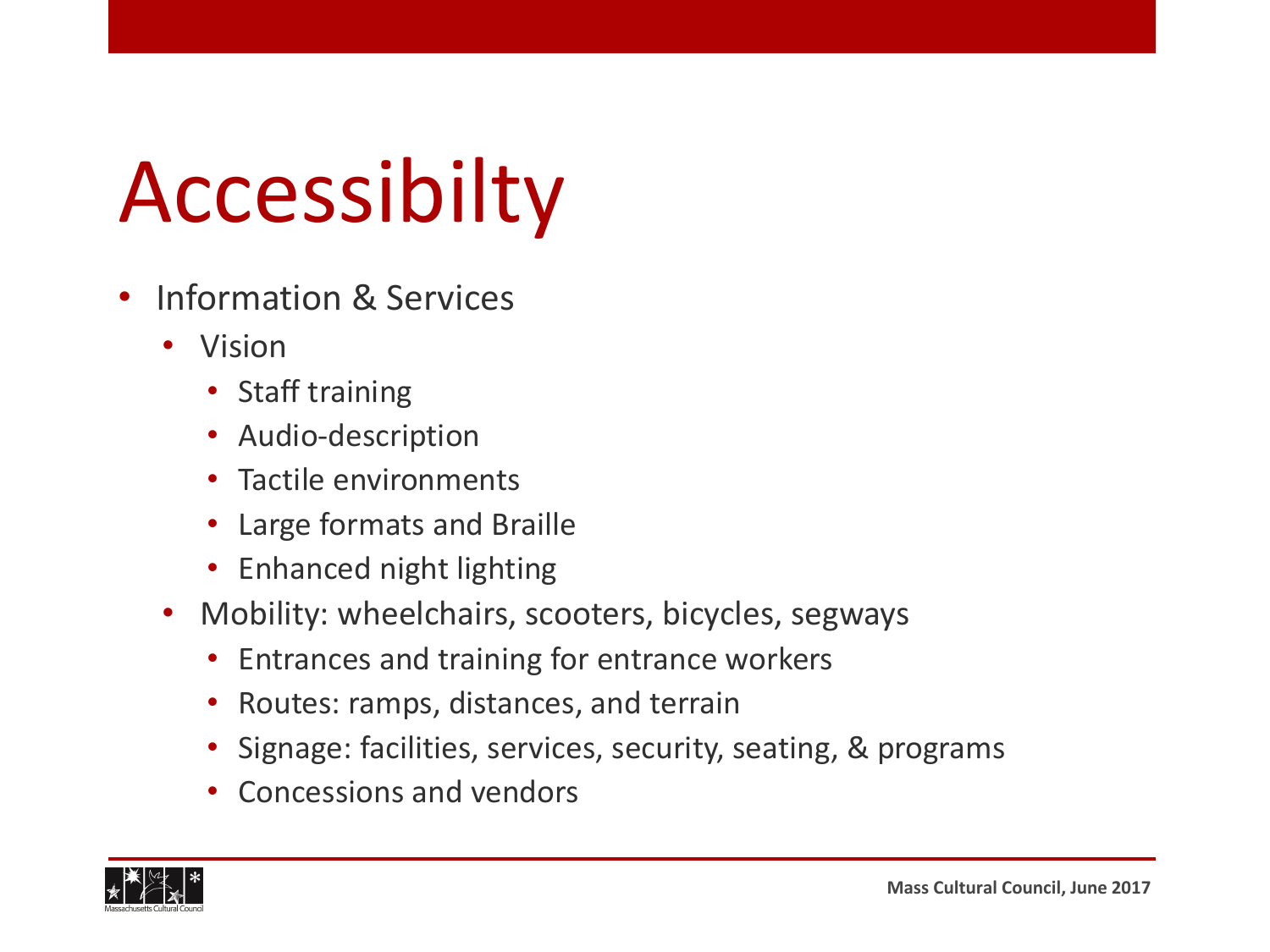## Accessibilty

- Information & Services
	- Audio/Communication
		- Interpreters? ASL
		- Open and closed captioning
		- Assistive Listening Devices (ALD's)
		- Auxiliary aids: text, email, tablet notes, pen and paper
	- Social/Sensory
		- Staff training
		- Signage: simple and intuitive
		- Quiet place of refuge

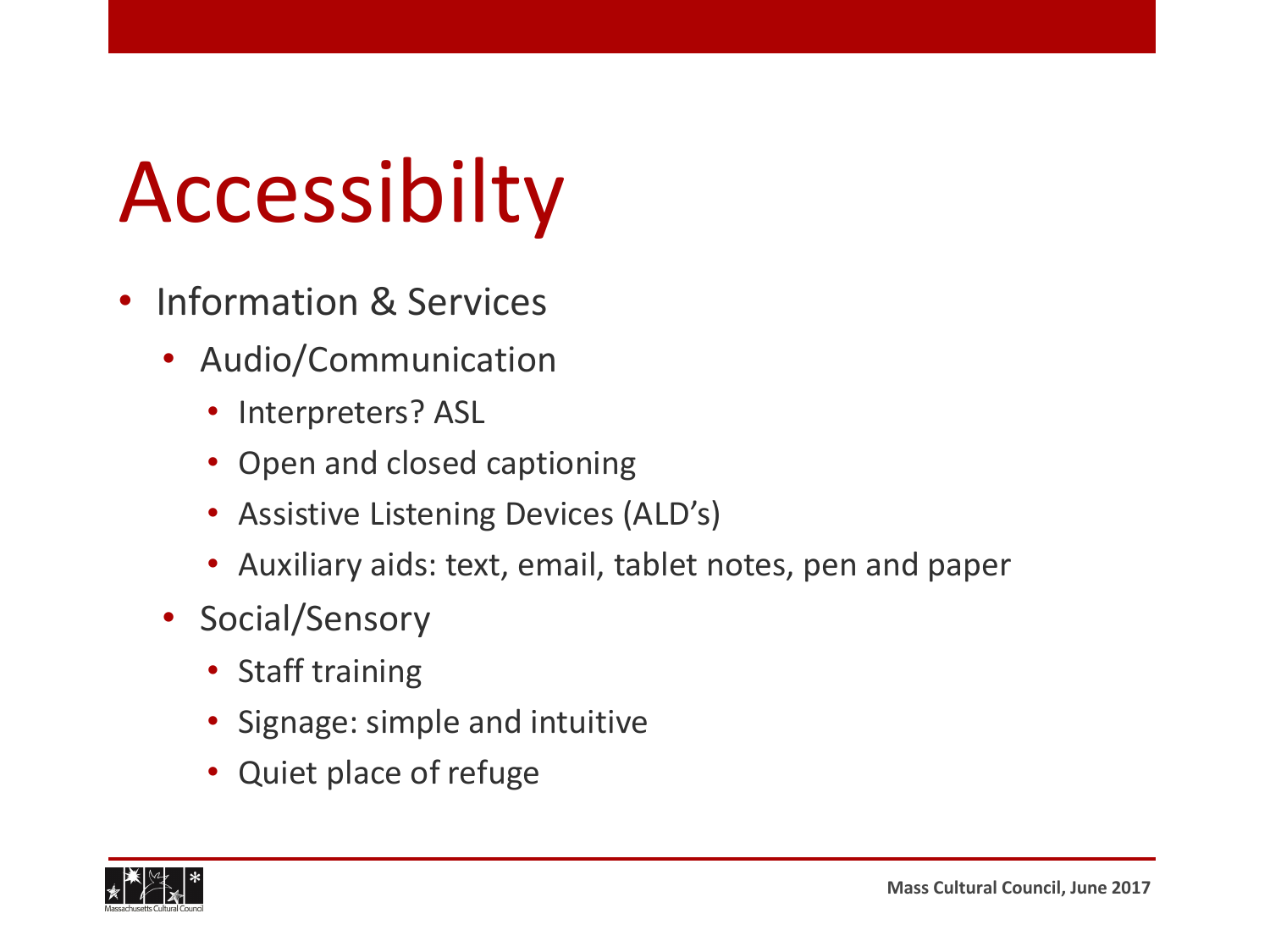## Who are we talking about, anyway?

- Spectrum of ability in all humans from toddler to elder
	- Physical and visual disabilities
	- Deaf, HOH, and communication disabilities
	- Cognitive and brain-based disabilities
	- Trauma
	- Age

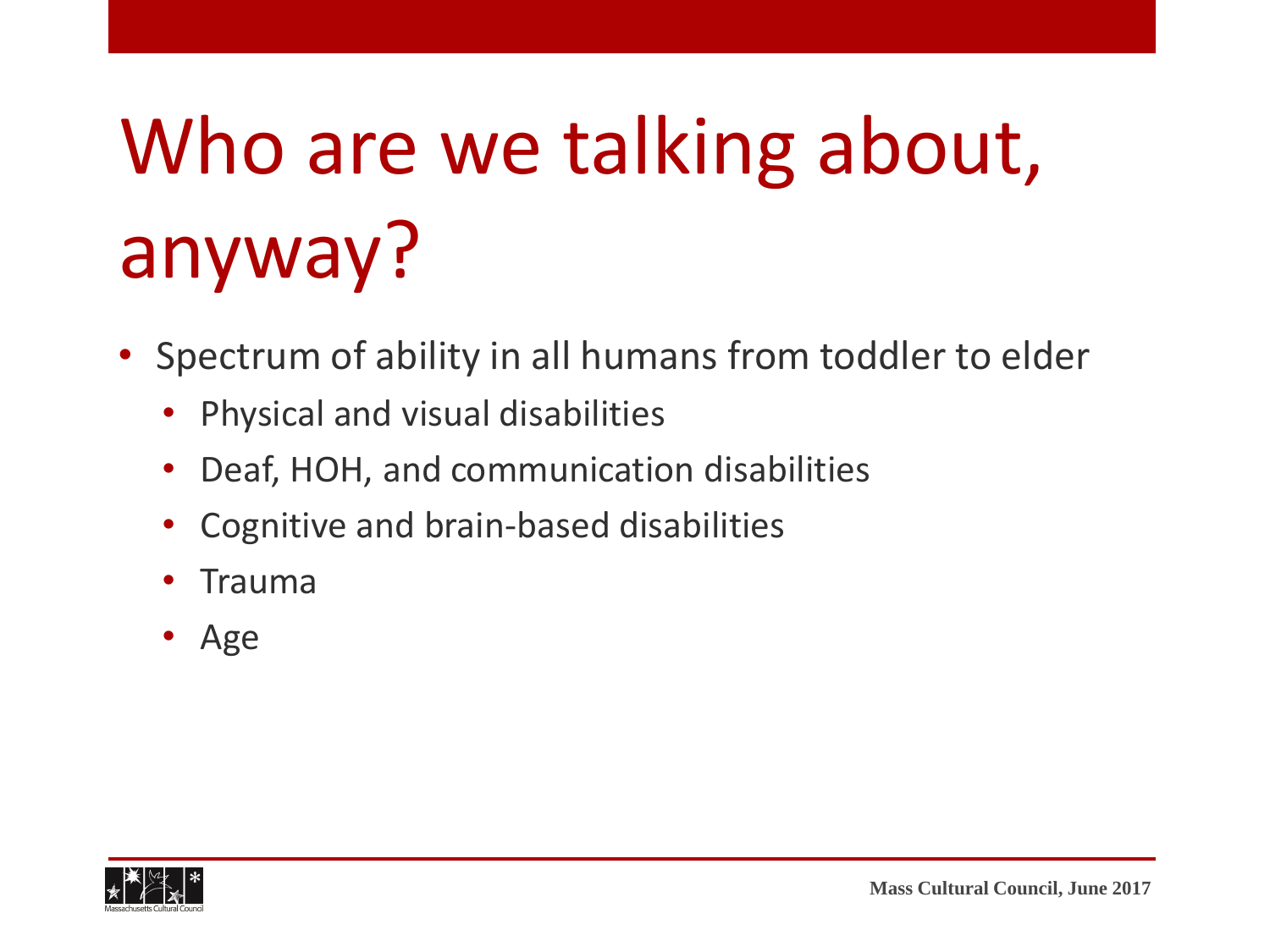### **Statistics**

- 58 million Americans with disabilities.....1 in 5 (20% of the population)
- 8 percent of children under 15 have disabilities.
- 21 percent of people 15 and older have disabilities.
- 17 percent of people 21 to 64 have disabilities.
- 50 percent of adults 65 and older have disabilities.
- 10,000 people in America are turning 65... everyday!
- In the last 10 minutes, 498 Americans became a person with a disability

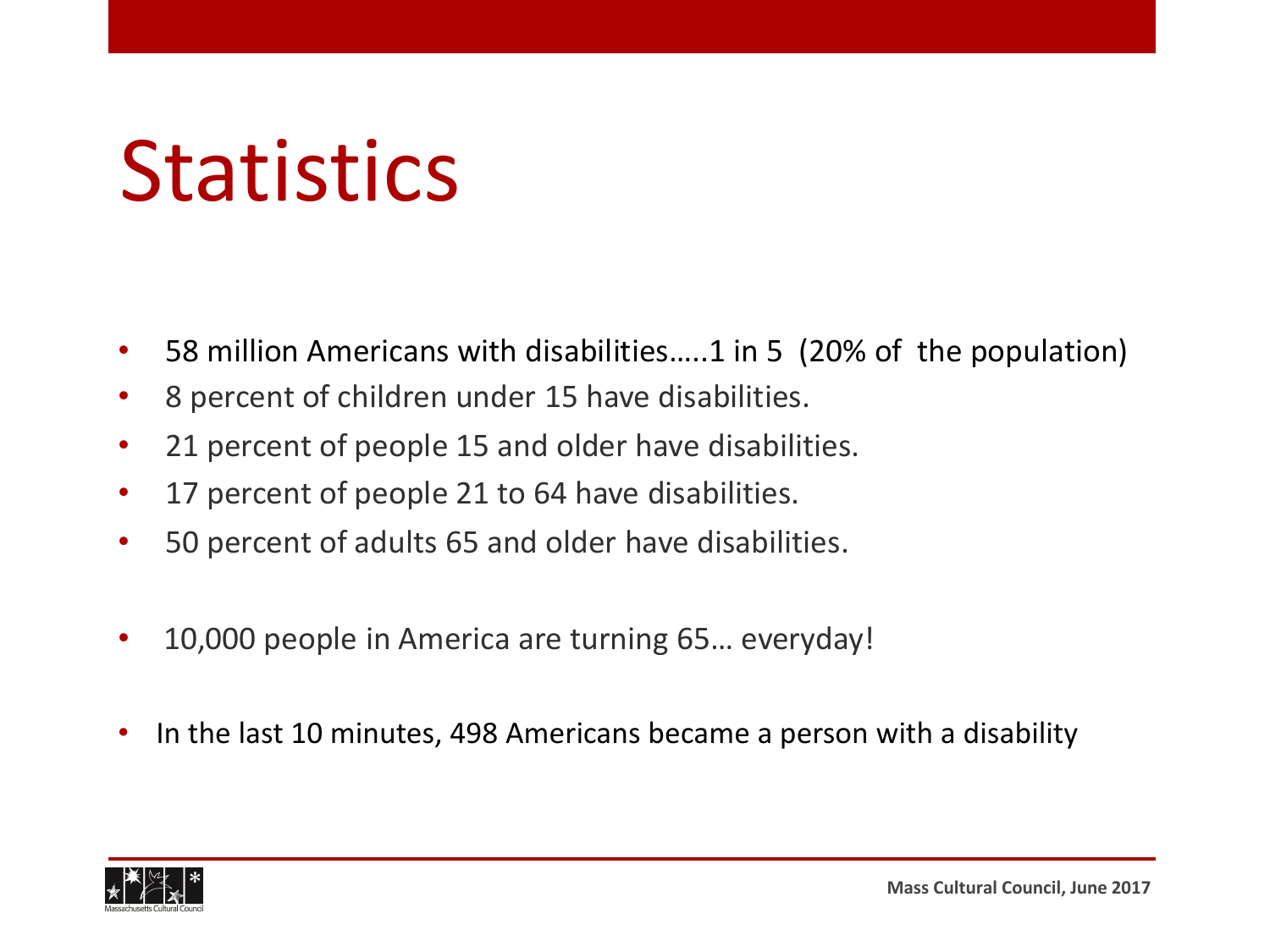

In 2002 the United Nation's World Health Organization (WHO) published the International Classification of Functioning, Disability, and Health. Based on data that human beings live longer and survive more, WHO developed a broad definition of disability as an umbrella term for impairments, activity limitations, and participation restrictions – making disability *a universal human experience*.

Human functional limitation becomes disabling at the intersection of the individual and her environment.

Accessibility laws and codes recognize that design is a civil and human right for people with disabilities.

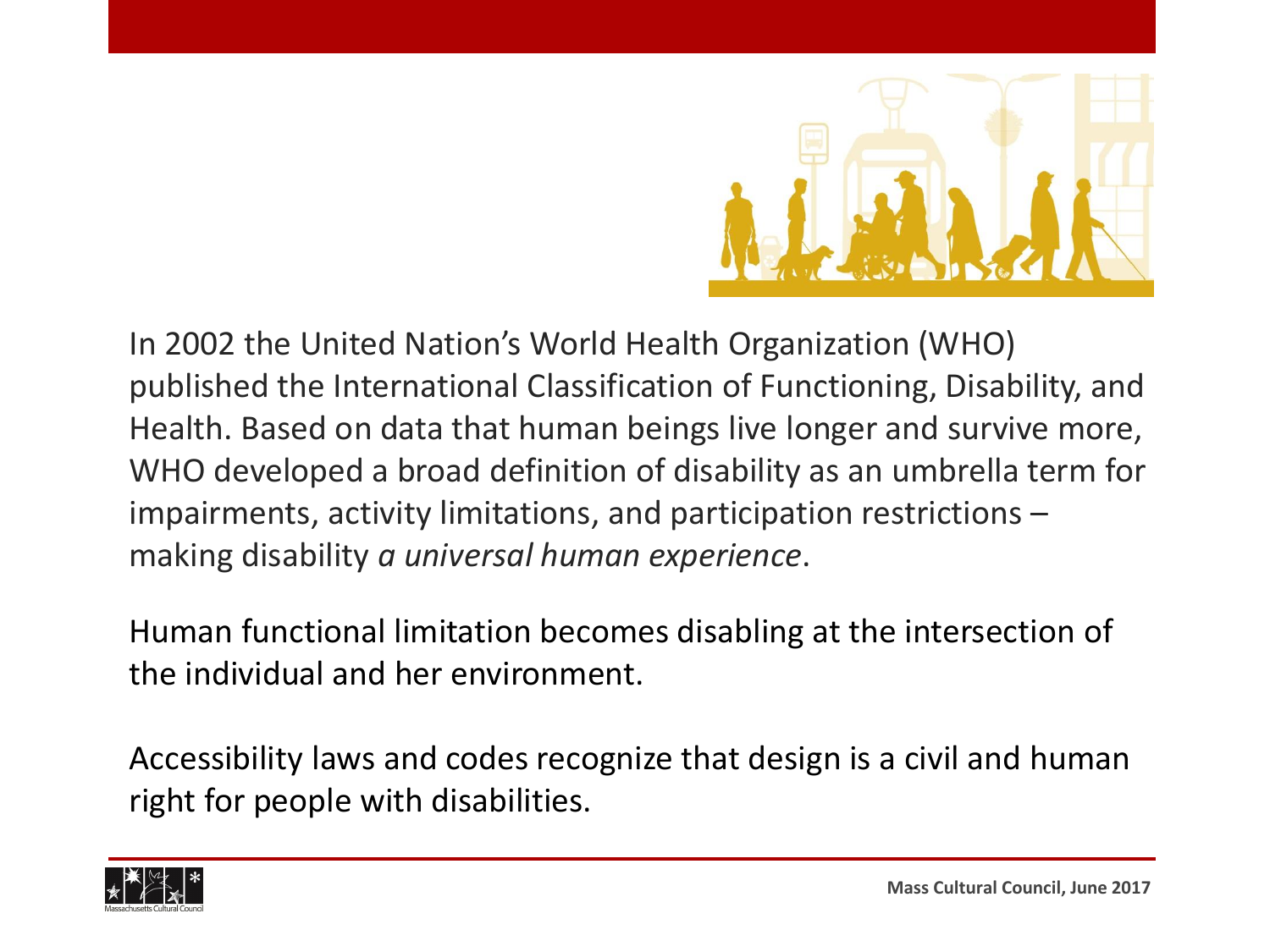#### Don't get swept up in STEREOTYPES

People with disabilities:

- All ages
- **From diverse cultures and diverse financial backgrounds**
- Work
- Have families
- **Have goals and dreams**
- **-** Don't necessarily want or need assistance
- Don't always identify as a person with a disability
- Something we all have in common!

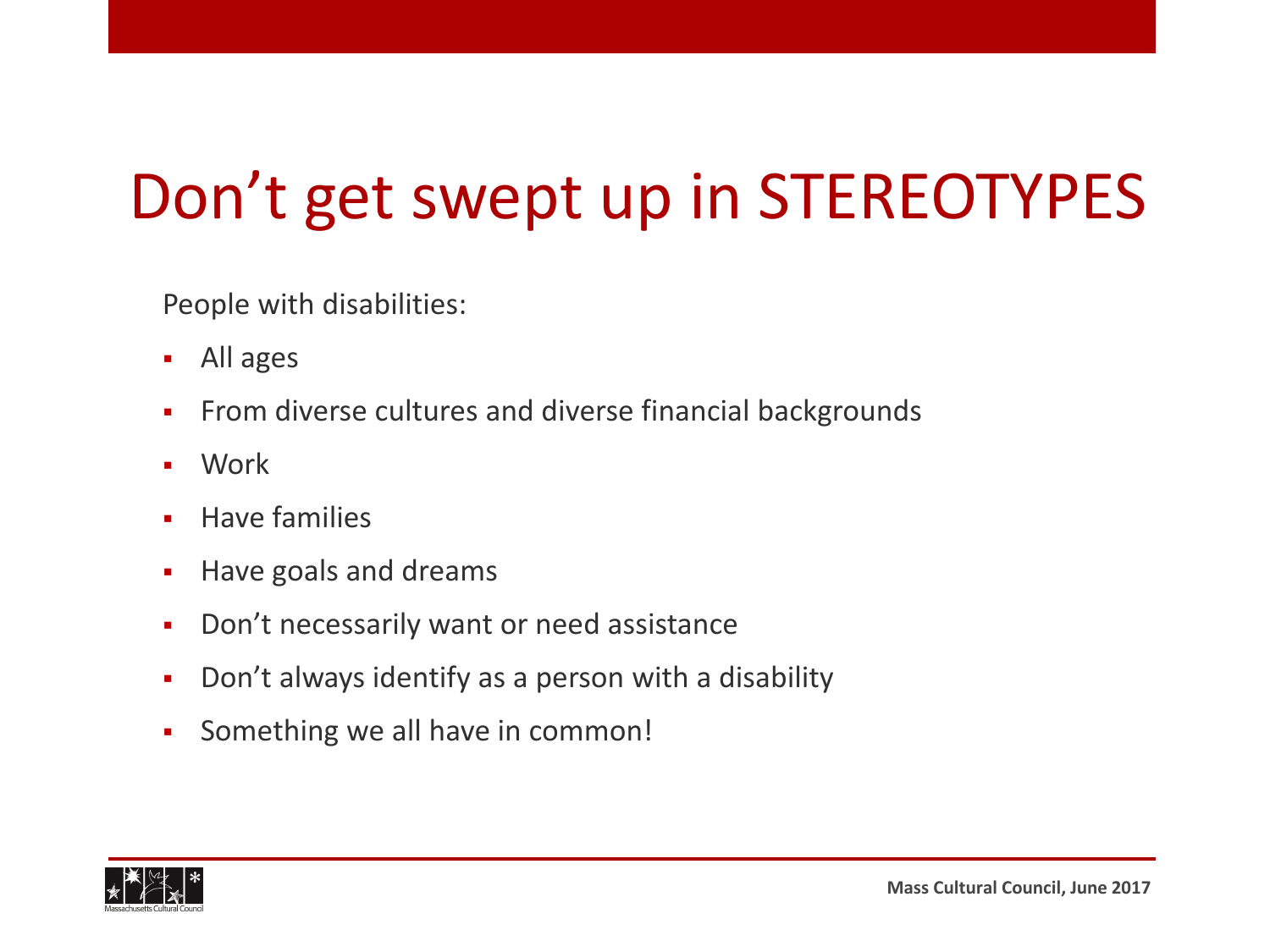#### Don't get swept up in STEREOTYPES



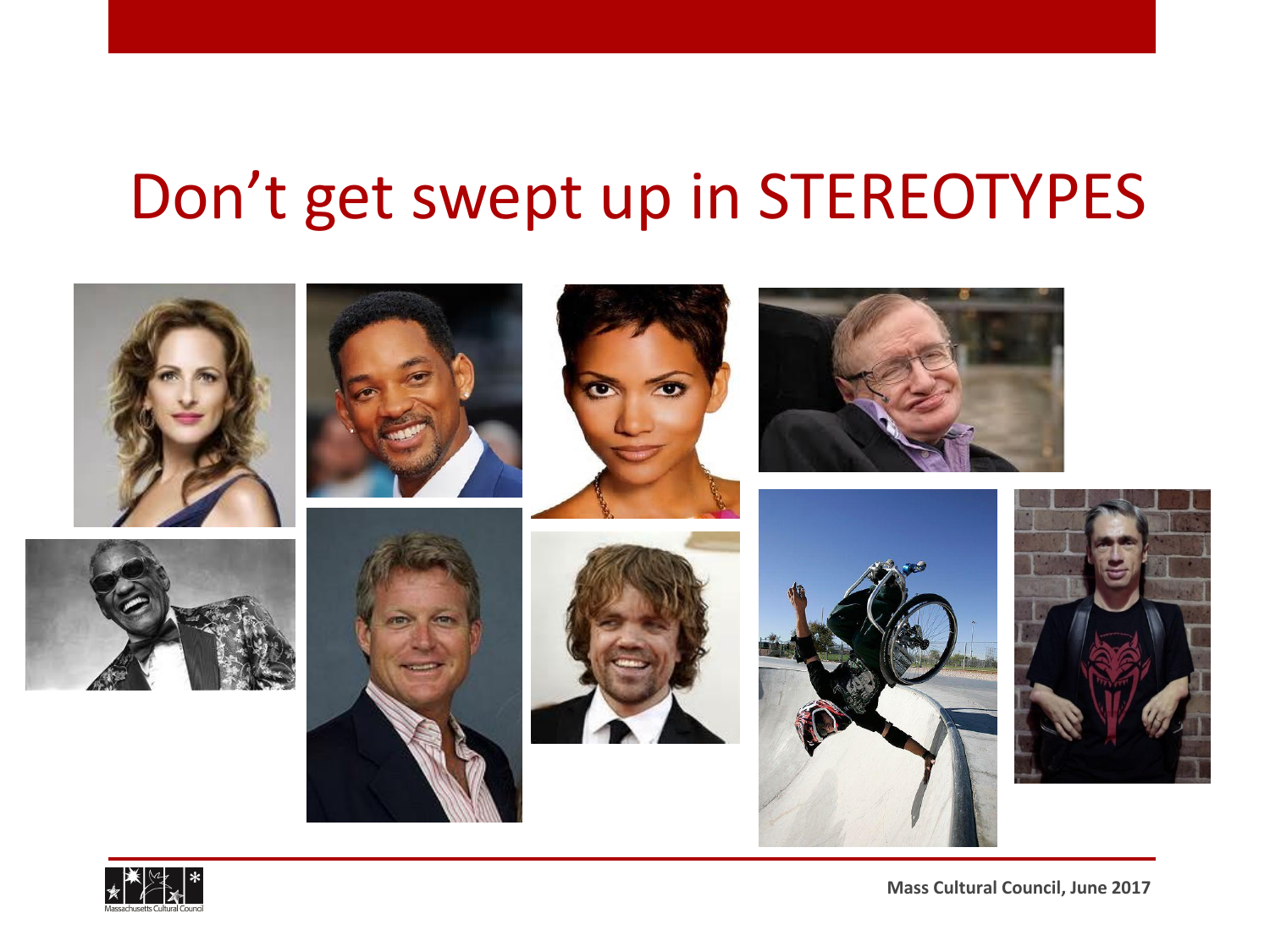### Resources

- National Autism Association http://nationalautismass[ociation.org/](http://www.newenglandada.org/)
- New England ADA Center www.newenglandADA.org
- [Cultural Access N](http://www.ca-ne.org/)ew England CANE www.CA-NE.org
- WAVE online tools to evaluate your website [www.Webaim.org](http://www.webaim.org/)
- [National Cente](http://www.ncam.org/)r for Accessible Media

www.ncam.org

- Partners for [Youth with Disabilitie](http://www.easterseals.org/)s [www.pyd.org](http://www.vsarts.org/)
- Easter Seals www.easterseals.org
- Aspergers/Autsim Network http://www.aane.org/

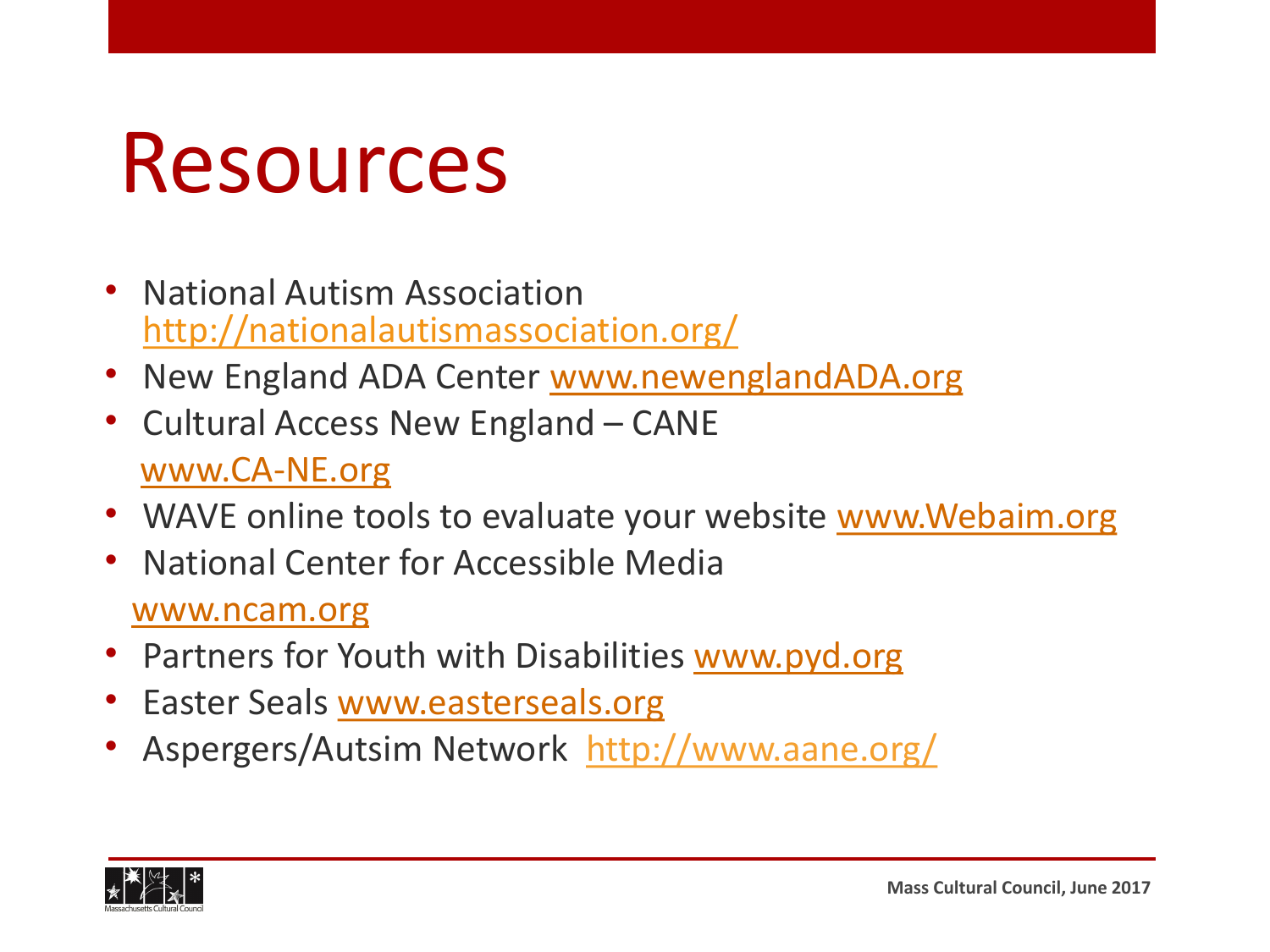### Resources

- [Massachusetts Commission for the Deaf & Hard-of-He](http://www.mass.gov/eohhs/gov/departments/mcdhh/)aring http://www.mass.gov/eohhs/gov/departments/mcdhh/
- [Massachusetts Commission for the Blind](http://www.mass.gov/eohhs/gov/departments/mcb/)

http://www.mass.gov/eohhs/gov/departments/mcb/

- [Massachusetts Cultural Coun](http://www.massculturalcouncil.org/)cil UP Initiative www.massculturalcouncil.org
- [VSA Massachuset](http://www.vsamass.org/)ts

www.vsamass.org

- [Independent Living Cou](http://www.masilc.org/)ncil http://www.masilc.org/
- AARP Massachusetts http://www.aarp.org/